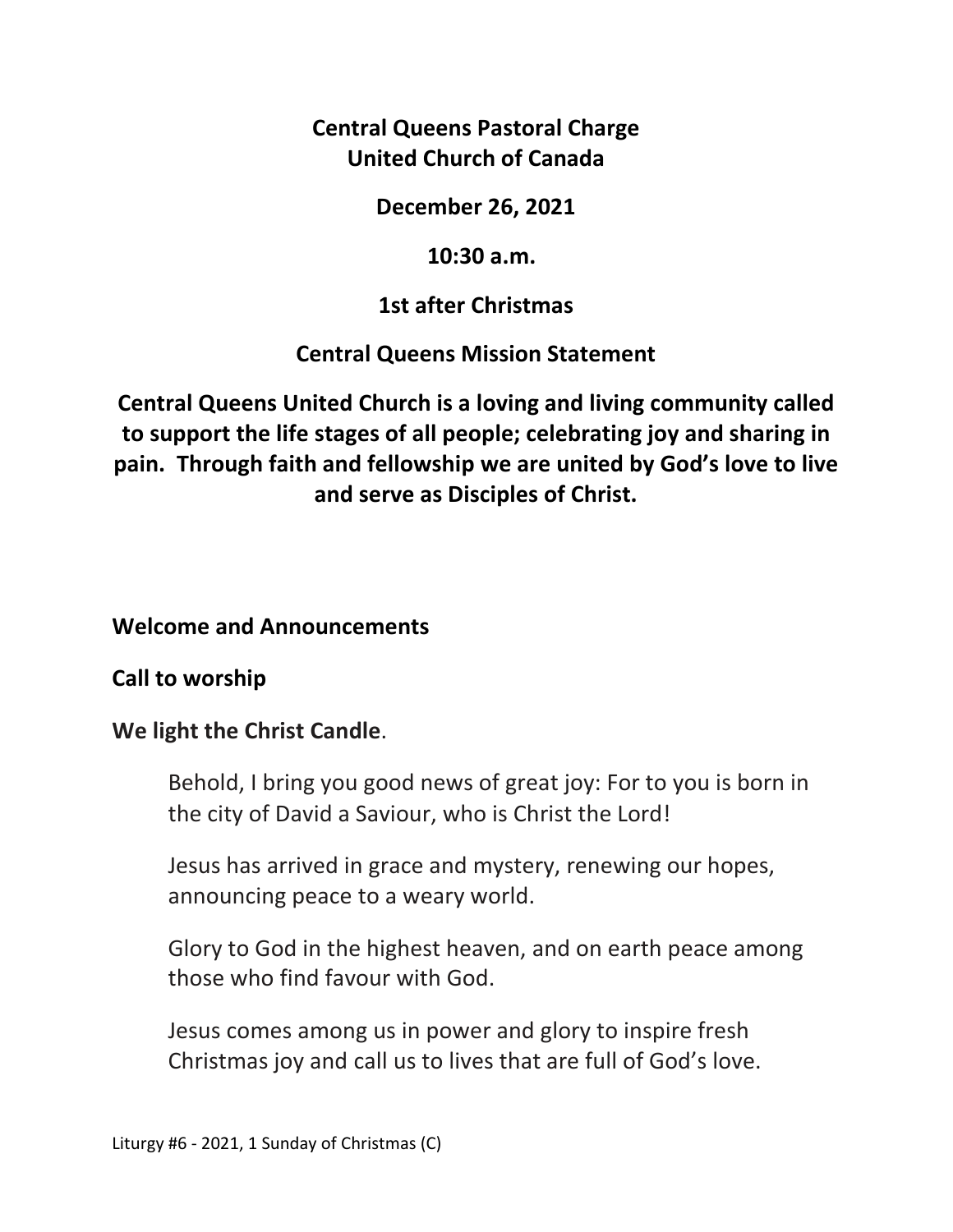**Jesus, the light of the world is born. Let Christ's light shine in the darkest corners of our lives. Let Christ's light shine in the darkest corners of our world.** 

 *The Christ Candle is lit.* 

#### **Opening Prayer**

 **God of mystery and manger, as we celebrate Christmas, open our hearts to your love so that your Good News is not just an old familiar story but a fresh truth lived out in our lives every day, through the grace of Jesus our Christ. Amen** 

Listen first to how Luke tells the Christmas story:

#### **Reading:** Luke 2:1–7

 In those days a decree went out from Emperor Augustus that all the world should be registered. This was the first registration and was taken while Quirinius was governor of Syria. All went to their own towns to be registered. Joseph also went from the town of Nazareth in Galilee to Judea, to the city of David called Bethlehem, because he was descended from the house and family of David. He went to be registered with Mary, to whom he was engaged and who was expecting a child. While they were there, the time came for her to deliver her child. And she gave birth to her firstborn son and wrapped him in bands of cloth, and laid him in a manger, because there was no place for them in the inn.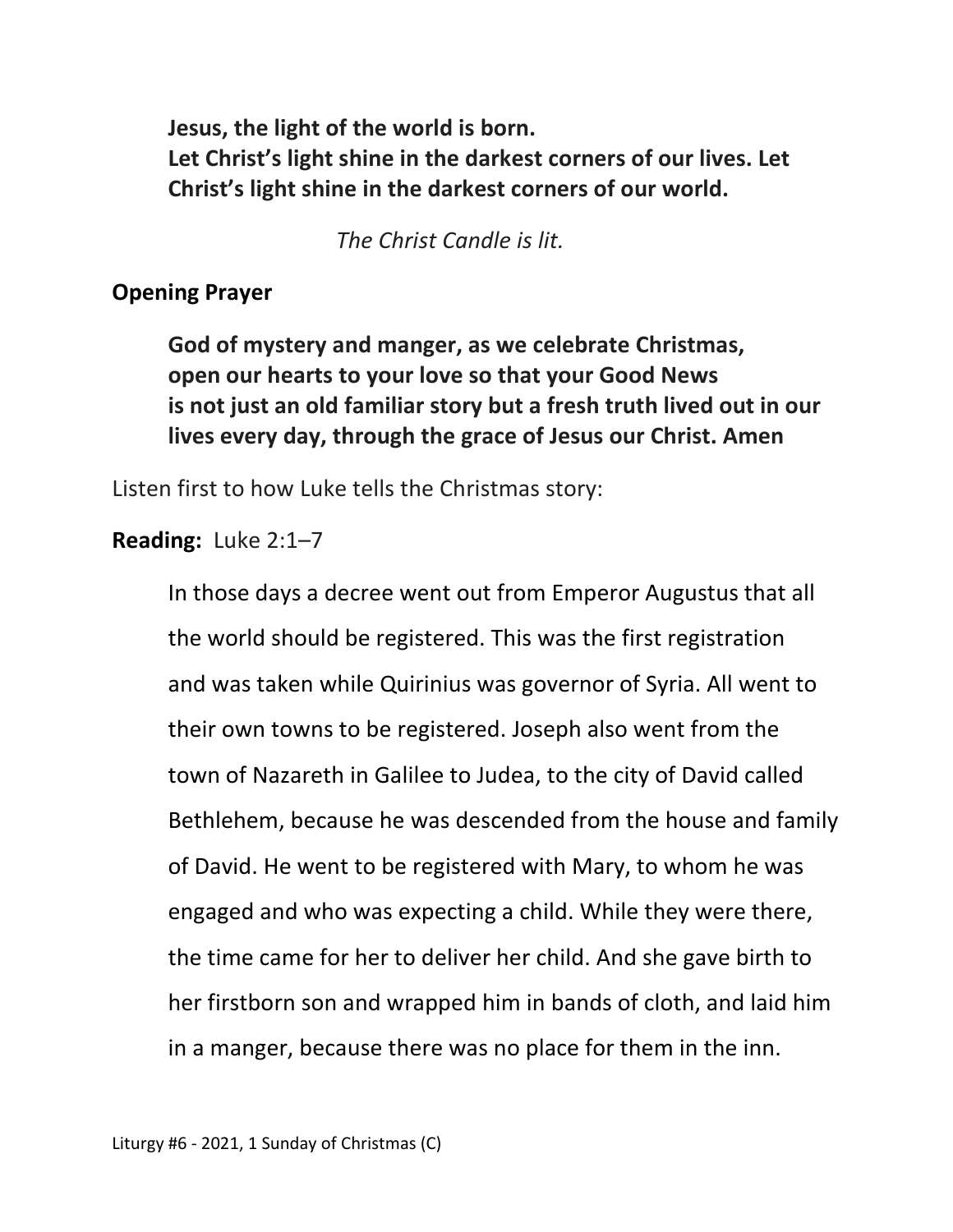Voice 1: The inspiration for this worship service comes from a poem by the American writer Ann Weems, entitled 'Getting to the front of the stable'. Listen to the first stanza: 'Getting to the front of the stable', by Ann Weems (first stanza)

Who put Joseph in the back of the stable? Who dressed him in brown, put a staff in his hand, and told him to stand in the back of the crèche, background for the magnificent light of the Madonna?

 This poem helps us realise how rarely we listen to Joseph, even on Christmas. We seldom hear from him in our Christmas pageants and carols. He's just there in his brown bathrobe. But Matthew makes Joseph out to be a man of dreams.

## *The Dreamer*

Voice 1 In this service we'll bring Joseph out from the back of the stable and listen to the dreamer.

 Consider just how important he was to God's unfolding purposes. First, young Joseph speaks:

# **A monologue -- Young Joseph**

My mother calls me a dreamer! And I suppose it's true. I do have a dream. Ever since I joined my father Jacob in the family business, I've dreamed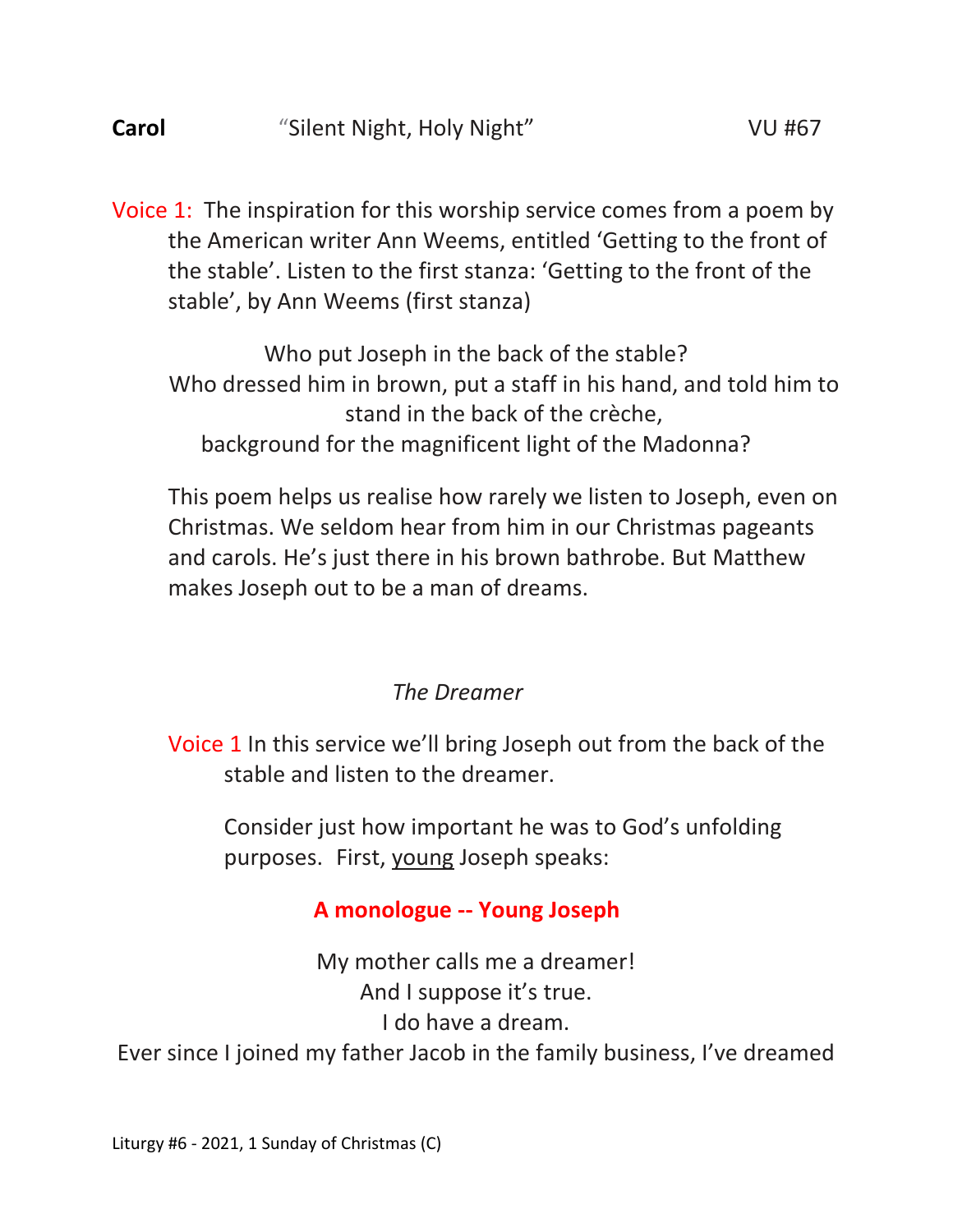that I could be the best carpenter in Judea! I wouldn't just make tables for my neighbours,

build a door here or fix a chair there. No, I want to build furniture fit for a king! I can see the finest banquet table ever made, its fine grain running the length of the room, sanded lovingly by my hands, smooth as a glassy sea, oiled till it glistens in the lamplight, sturdy legs carved to curve like the cheek of the moon.

Not just ordinary kitchen tables, my tables will bear the weight of the finest feasts and host meetings of the world's greatest minds.

And cabinets!

My cabinets will display treasures from distant lands. Imagine golden trinkets sparkling on my shelves; the finest pottery from the kilns of eastern lands held up high so you can wonder at the secret contents.

Yes, I have a dream – to be the greatest carpenter in the land. The wealthy will seek me out for my clear eye, my steady hands, my craftsmanship to turn your neighbour green with envy. And maybe one day I'll build a fine home, too, start a family with a beautiful wife who has curves like the cheek of the moon! Raise a son who shares my clear eye and my steady hand. He can become the most famous carpenter in the whole world! That's my dream – to be the carpenter for ruling monarchs and raise up a son who can be more famous than I! Yes, I am a dreamer. It's true.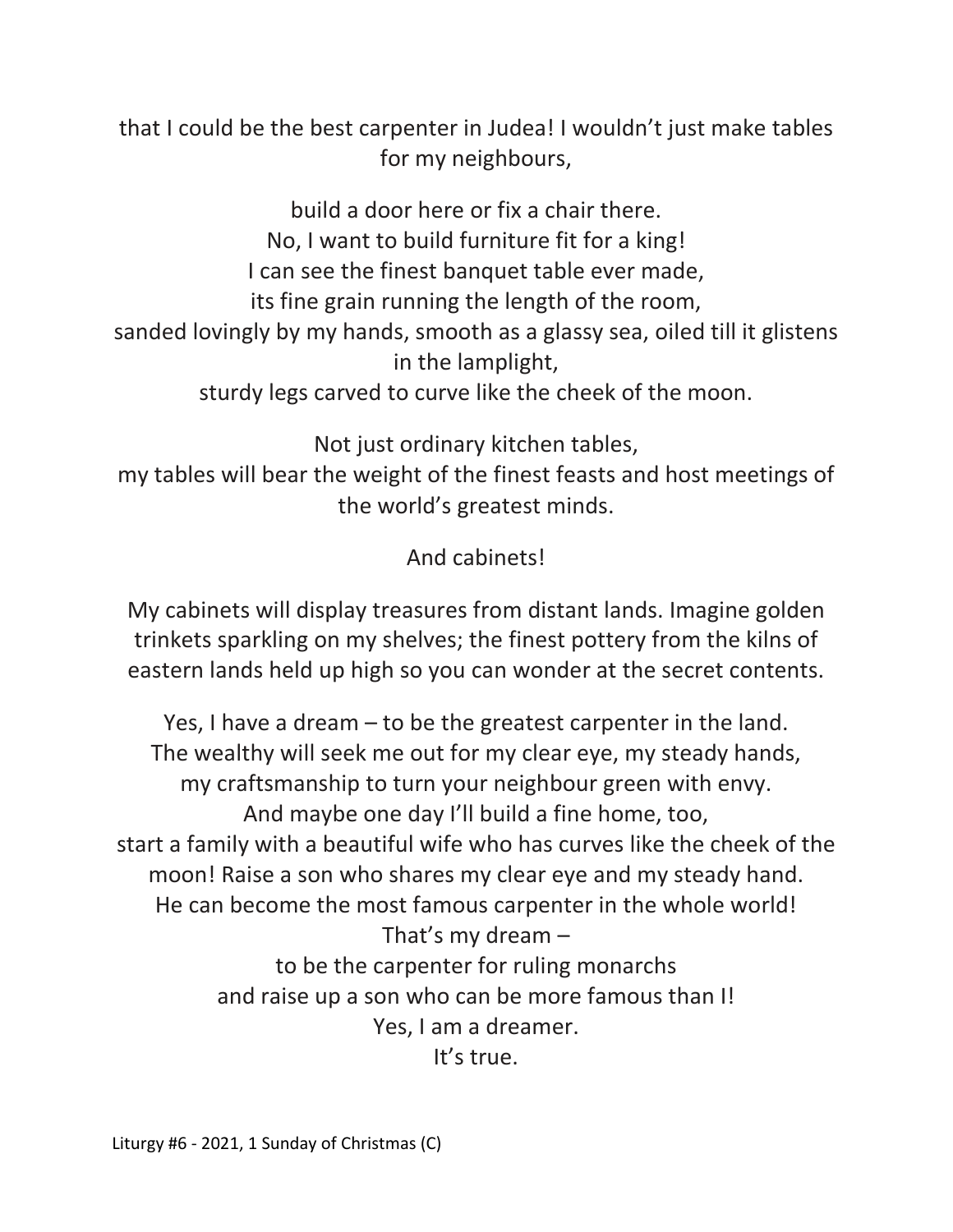Liturgy #6 - 2021, 1 Sunday of Christmas (C)

*Voice 1:* Notice there's no Joseph pictured in such a beloved carol. It's Matthew who brings Joseph into view. Listen to how he tells the

Christmas story:

# **Reading** Matthew 1:18–25

Now the birth of Jesus the Messiah took place in this way. When his mother Mary had been engaged to Joseph, but before they lived together, she was found to be with child from the Holy Spirit. Her husband Joseph, being a righteous man and unwilling to expose her to public disgrace, planned to dismiss her quietly. But just when he had resolved to do this, an angel of the Lord appeared to him in a dream and said, "Joseph, son of David, do not be afraid to take Mary as your wife, for the child conceived in her is from the Holy Spirit. She will bear a son, and you are to name him Jesus, for he will save his people from their sins." All this took place to fulfill what had been spoken by the Lord through the prophet:

which means, "God is with us." When Joseph awoke from sleep,

he did as the angel of the Lord commanded him; he took her as

"Look, the virgin shall conceive and bear a son, and they shall name him Emmanuel,"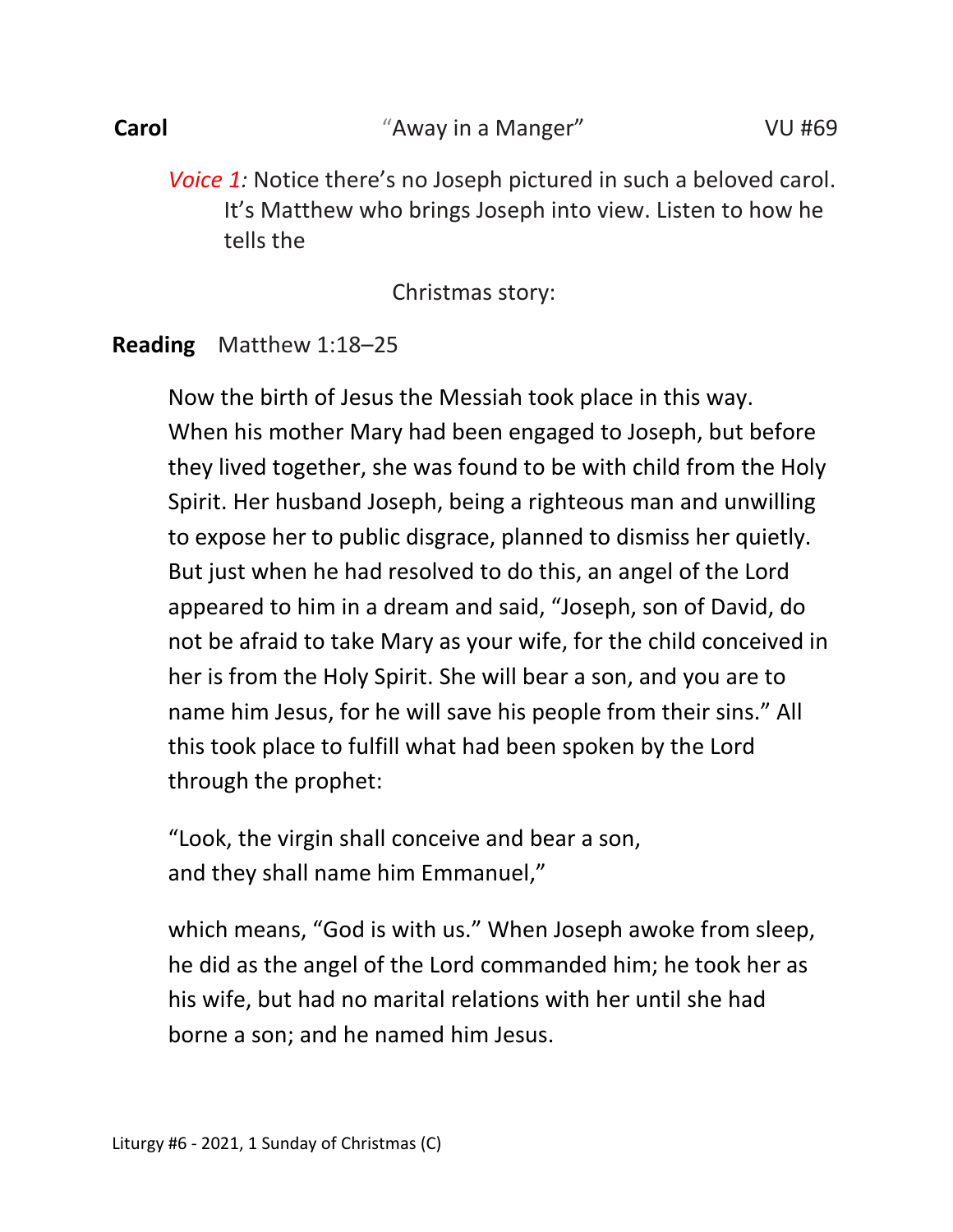**Monologue ---** *Now Joseph speaks from experience.* 

What a dream! ... Or rather ... What a nightmare! Mary is pregnant and I can promise you I am not the father! I don't know what to do.

People will scoff and scold if they think it's my child. The same people will laugh behind my back if they know it's not my child. And you know what will happen to Mary if this news gets out. She'll be humiliated, shunned for sure, maybe even punished.

But we can't go on with our wedding ...

Well, I can't go on with the wedding, knowing what's happened. At least I thought I couldn't go on. I thought perhaps Mary could just go away quietly, visit her cousin in the hill country, and then ... never come back. It would be so much simpler – for me. But then I saw that angel. It had to be a dream, right? My mother always said I was a dreamer! Still the angel's message cut me right to the heart. 'Joseph, son of David' ... The angel called on our most famous ancestor, David, so I had to pay attention. 'Joseph, son of David, do not be afraid.' Was I afraid? Afraid of the gossip? ... Maybe a little. Afraid for Mary, more like it. Her life would never be the same, to have a child on her own.

But that angel didn't stop.

'Joseph, son of David, do not be afraid to take Mary as your wife, for the child conceived in her is from the Holy Spirit.' Whoever heard of such a thing? A child conceived of God? In the womb of the one I love? How can such a thing be? Yet the angel has promised Mary a son.

Liturgy #6 - 2021, 1 Sunday of Christmas (C)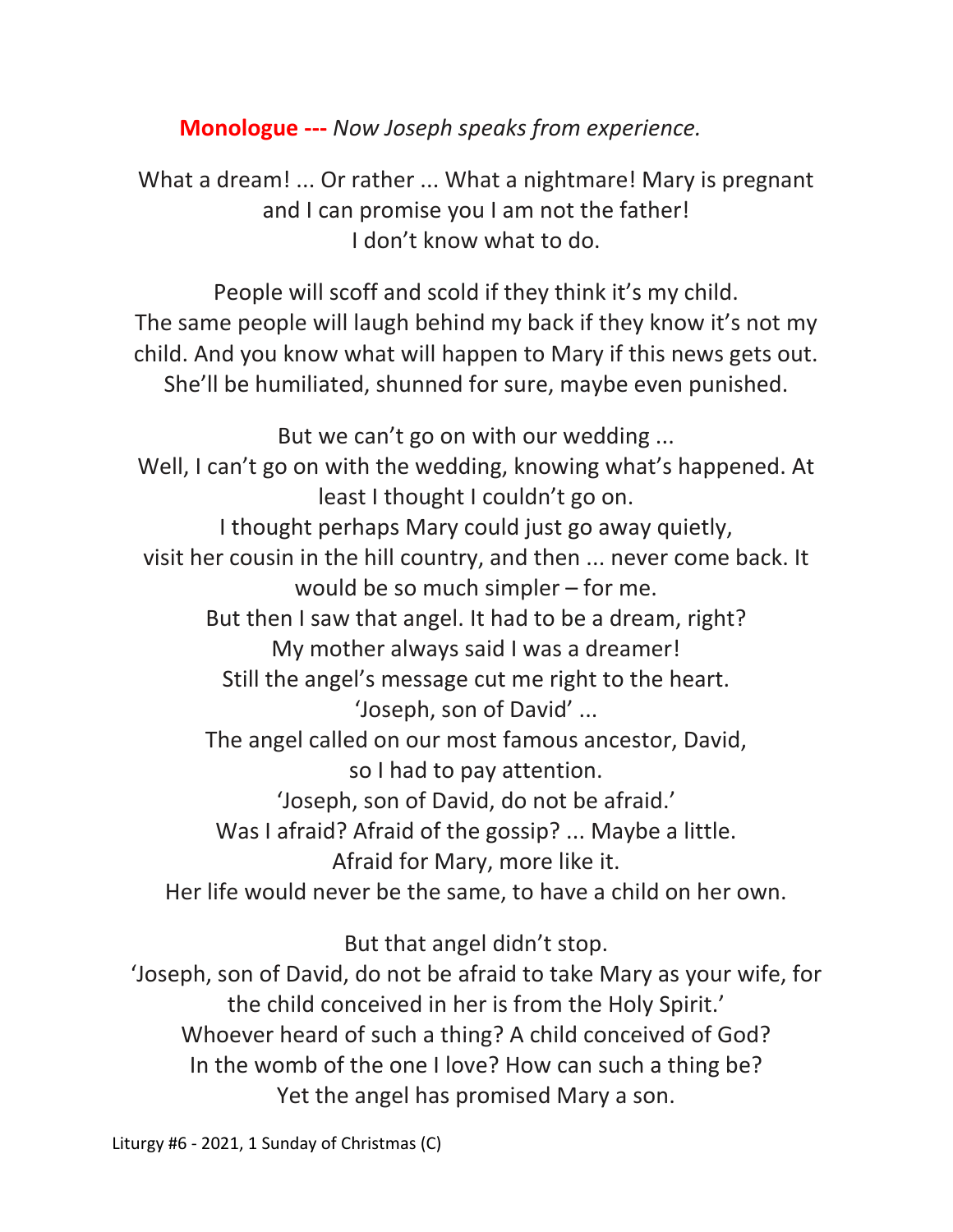'You are to name him Jesus,' said the angel. Jesus. Yeshua. 'The one who will save people from their sins.'

What a dream! Could this son save my family from disgrace? If this baby can save Mary from our neighbours' spite, I would love him just for that. Could this son become the most famous carpenter in the world?

I would love him for that, too. Maybe if love has its way with us, this dream can come true. And

something beautiful will be born for us all in Jesus. Now there's a dream!

**Poem** 'Getting to the front of the stable' (stanza two)

God-chosen, this man Joseph was faithful in spite of the gossip in Nazareth, in spite of the danger from Herod.

This man, Joseph, listened to angels and it was he who named the Child Emmanuel.

*Voice 1* Is this a man to be stuck for centuries in the back of the stable?

Actually, Joseph probably stood in the doorway guarding the mother and child or greeting shepherds and kings.

When he wasn't in the doorway, he was probably urging Mary to get some rest, gently covering her with his cloak, assuring her that he would watch the Child.

Liturgy #6 - 2021, 1 Sunday of Christmas (C)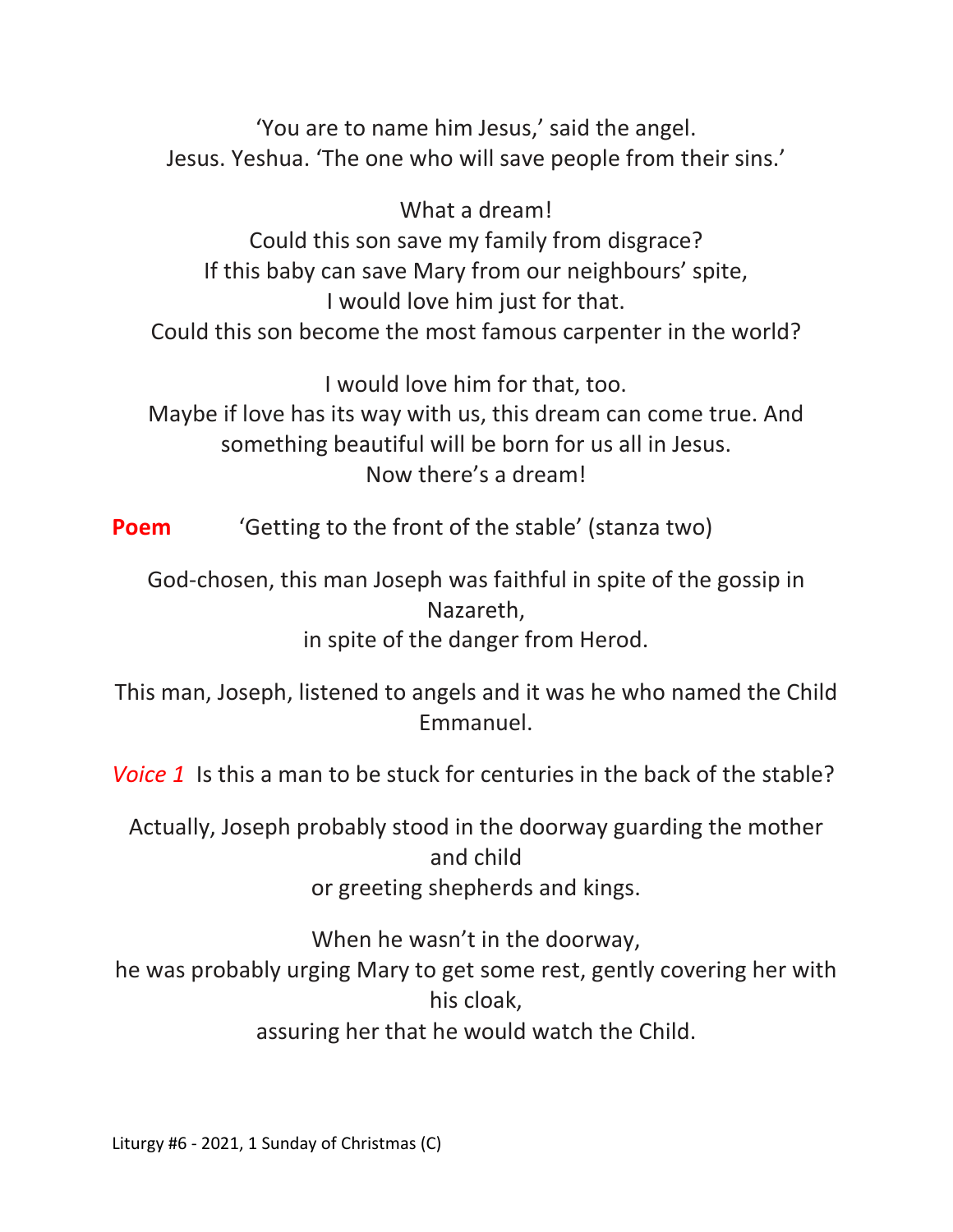Actually, he probably picked the Child up in his arms and walked him in the night, patting him lovingly until he closed his eyes.

| "What Child is This"<br><b>Suggested carol</b><br><b>VU #74</b> |  |
|-----------------------------------------------------------------|--|
|-----------------------------------------------------------------|--|

#### **Reading** Matthew 2:1–11

 In the time of King Herod, after Jesus was born in Bethlehem of Judea, wise men from the East came to Jerusalem, asking, "Where is the child who has been born king of the Jews? For we observed his star at its rising, and have come to pay him homage." When King Herod heard this, he was frightened, and all Jerusalem with him; and calling together all the chief priests and scribes of the people, he inquired of them where the Messiah was to be born. They told him, "In Bethlehem of Judea; for so it has been written by the prophet:

'And you, Bethlehem, in the land of Judah, are by no means least among the rulers of Judah; for from you shall come a ruler who is to shepherd my people Israel.'"

Then Herod secretly called for the wise men and learned from them the exact time when the star had appeared. Then he sent them to Bethlehem, saying, "Go and search diligently for the child; and when you have found him, bring me word so that I may also go and pay him homage." When they had heard the king, they set out; and there, ahead of them, went the star that they had seen at its rising, until it stopped over the place where the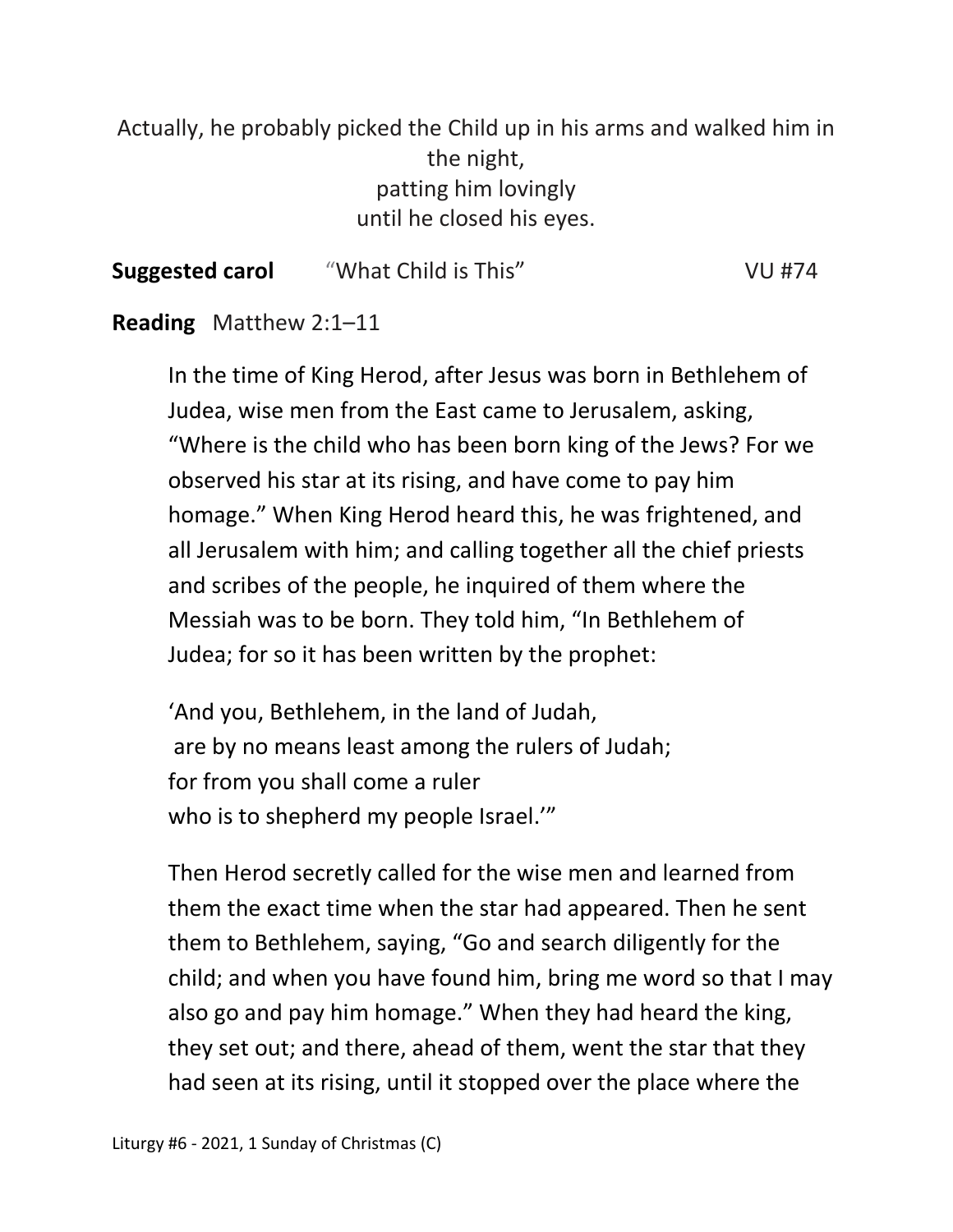child was. When they saw that the star had stopped, they were overwhelmed with joy. On entering the house, they saw the child with Mary his mother; and they knelt down and paid him homage. Then, opening their treasure chests, they offered him gifts of gold, frankincense, and myrrh.

### **Offering**

#### **Offertory Invitation**

 We may not have gold and incense to offer, but the gifts we offer to God are part of God's dream to spread the love of the Christ Child to our generation.

| <b>Offertory</b> | "God, We See What You Have Given"                                                                                                                                                                                                                                                                                                       | Tune VU #260 |
|------------------|-----------------------------------------------------------------------------------------------------------------------------------------------------------------------------------------------------------------------------------------------------------------------------------------------------------------------------------------|--------------|
|                  | God, we see what you have given;<br>Signs of grace are everywhere!<br>All around are gifts from heaven --<br>Gifts enough for all to share.<br>We are stewards of your bounty,<br>Called to give as we've received;<br>And your blessings have been plenty<br>From the day we first believed.<br><b>Author Carolyn Winfrey Gillette</b> |              |
|                  |                                                                                                                                                                                                                                                                                                                                         |              |

### **\*Presentation of Offering**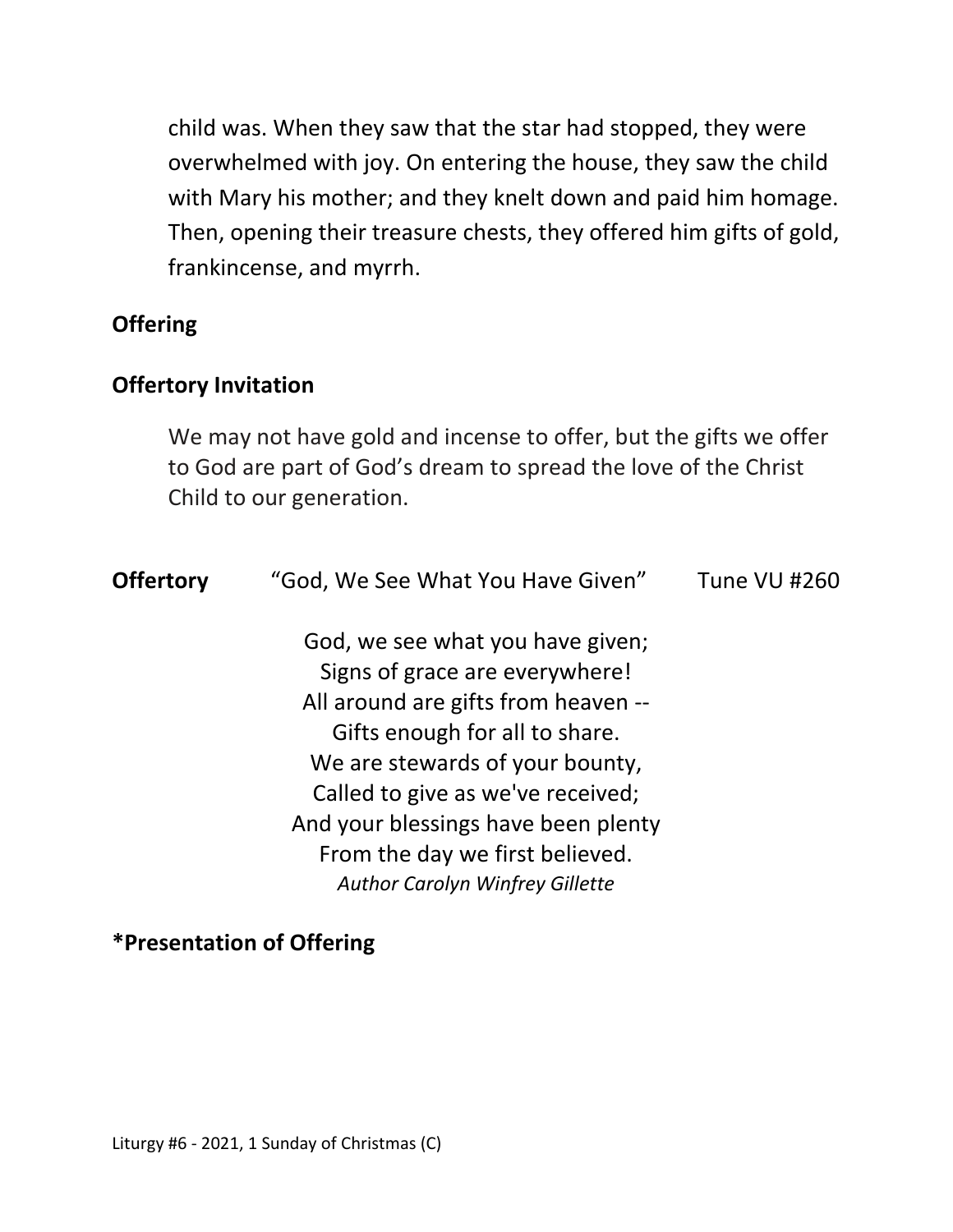### **\*Offertory Prayer**

 **O God, we don't have gold and frankincense in our pockets but we offer to you what we have to share. Bless the gifts we give this season so that they may bring the love of the Christ Child into the cold and dark places in the world. And bless our lives, too. May we become the gift that others need because we have seen the wonder of your love in Jesus on this holy night. Amen.** 

| Carol | "The First Nowell" | VU #91 |
|-------|--------------------|--------|
|       |                    |        |

**Voice 1** Of course, Joseph's dream did get more difficult, remember? Listen!

## **Reading** Matthew 2:12–14

And having been warned in a dream not to return to Herod, they left for their own country by another road.Now after they had left, an angel of the Lord appeared to Joseph in a dream and said, "Get up, take the child and his mother, and flee to Egypt, and remain there until I tell you; for Herod is about to search for the child, to destroy him." Then Joseph got up, took the child and his mother by night, and went to Egypt,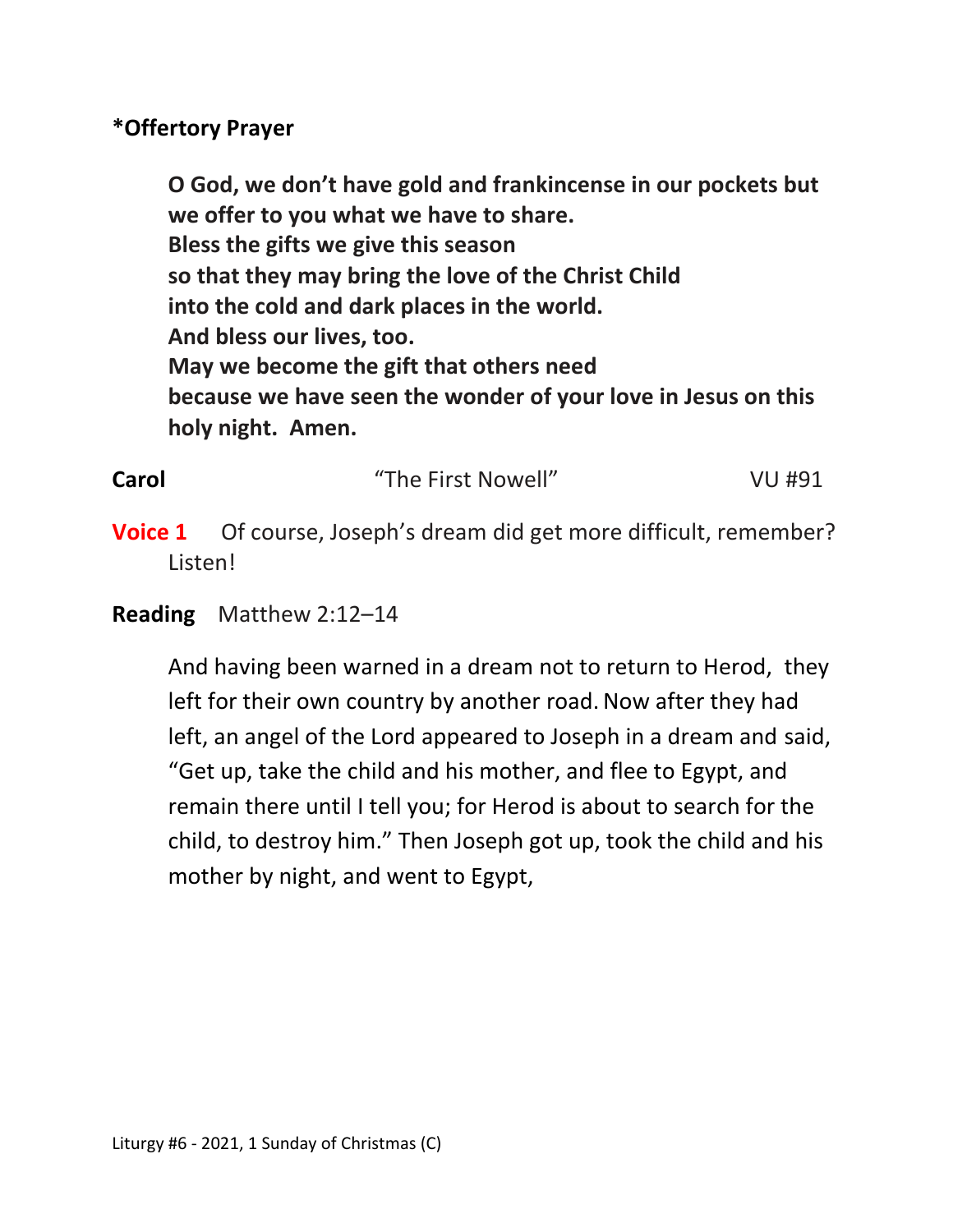## **Monologue ---** *Old Joseph reflects*

It all seems like a dream now, looking back. Mary bearing a child by the Holy Spirit. And little Jesus,

born just when King Herod was plotting against all our little ones. Those wise men from the East coming into my humble home. Sure, I was a good carpenter in those days.

We had a good house – but it was small. Hardly room for those wise men and their caravan of servants! It still seems like a dream.

Those strange and wonderful gifts set out to welcome our child – gold for a king, incense for a priest, and myrrh ... a spice for burial! ... It's as if they knew what would happen to him, my little son. It seems like a dream –

though not the dream I held when I was young. My son didn't grow up to be the finest carpenter in the world – though I taught him all I could. He had a dream, too, a dream inspired by the Holy Spirit. He had a clear eye and a steady hand but he wasn't building tables and cabinets. He was building a kingdom, a new world, a world where every child is precious – as precious as he was; a world where the poor find open hearts and a stranger finds an open door; a world where we can always see something beautiful in each other; a world where love always has the last word; love that will save the world from its sin and sorrow.

Liturgy #6 - 2021, 1 Sunday of Christmas (C)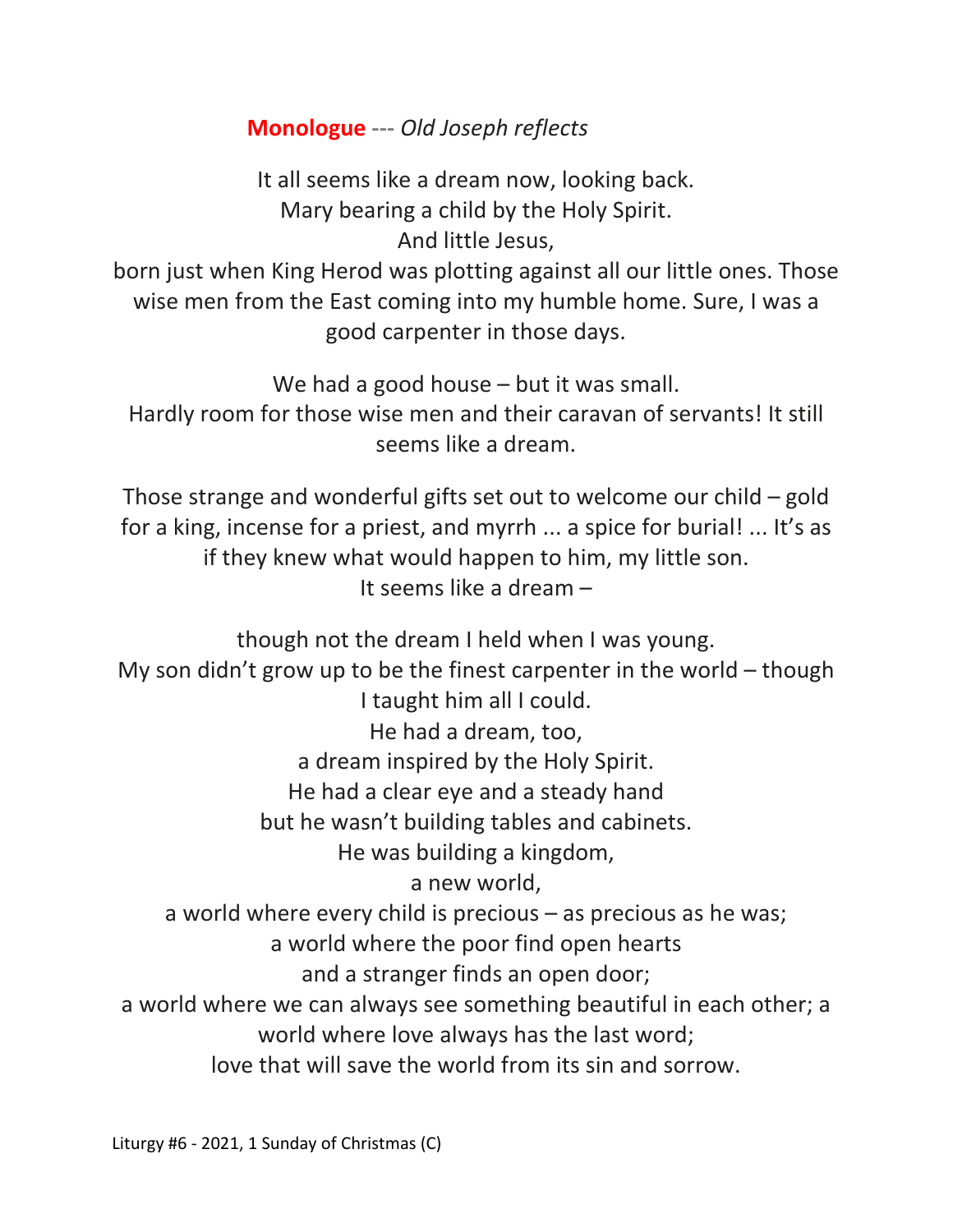That world is still a dream. My little son gave his life for that dream. Today we share the dream. When we cradle this little one, we believe that this dream can still come true for us because we cradle Jesus' love in our hearts. And that love can still save the world. This is God's dream for us. **Poem:** 'Getting to the front of the stable' (stanza three) This Christmas, let us give thanks to God for this man of

> incredible faith into whose care God placed the Christ Child. As a gesture of gratitude,

## *Voice 1*

let's put Joseph in the front of the stable where he can guard and greet and cast an occasional glance at this Child who brought us life.

God's dream of new life is that world where every child is precious; where the poor find open hearts and a stranger finds an open door; a world where we can always see something beautiful in each other; where love always has the last word.

> That world is still a dream. And Jesus gave his life for that dream.

Today we share the dream for his sake and ask God to bring that dream to fulfilment in us, through us and for us.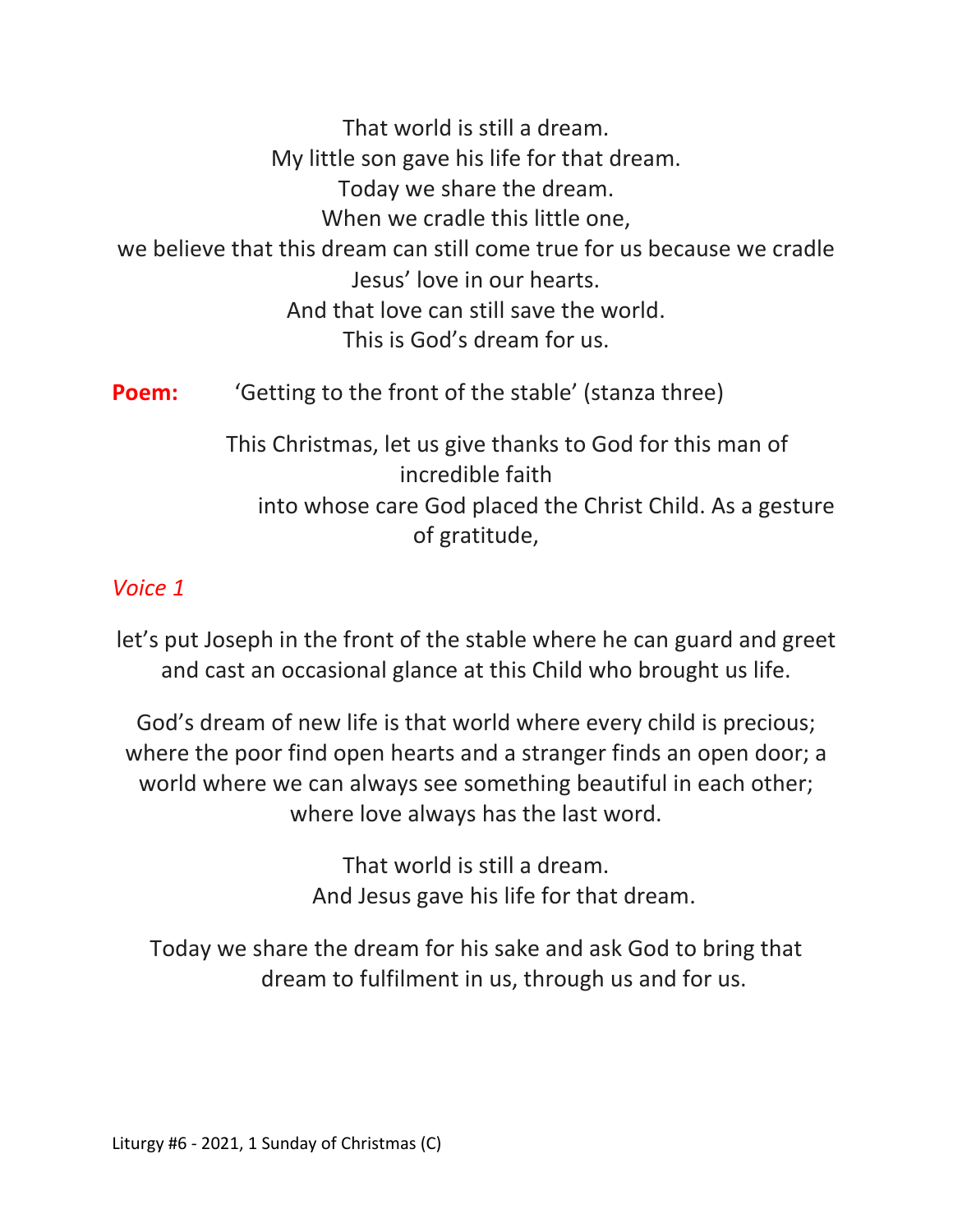## **Pastoral Prayer**

God of miracle and manger, God of mystery and magi, we thank you for the wonder of Christmas – for goodwill that fills even the crustiest souls, for smiles on the faces in spite of worries that will return in a day or two, for generosity that lights up homes and hearts and touches those with too little of their own this year.

Steadfast God,

we thank you for Joseph and all he stands for: For everyone in our lives and communities we can count on – people there in the background, looking after things; for those with dreams, patiently waiting and working so things can improve; for those with courage to cope when the world turns dark and Herod and his ilk threaten.

Steadfast God, may Joseph inspire all of us in the year ahead.

Compassionate God,

we thank you for Mary and all she stands for:

For everyone in our lives and communities

who embraces us with comfort and encouragement;

for those who are willing to follow your leading

even when it means personal sacrifice

and criticism from others;

for those who nurture children with hope and wisdom

so they become a blessing to others;

Compassionate God, may Mary inspire us all in the year ahead.

God with us, thank you for the Christ Child and all he means to us: For his gift of mercy so that we can let the past be the past and make a fresh start;

for his open arms,